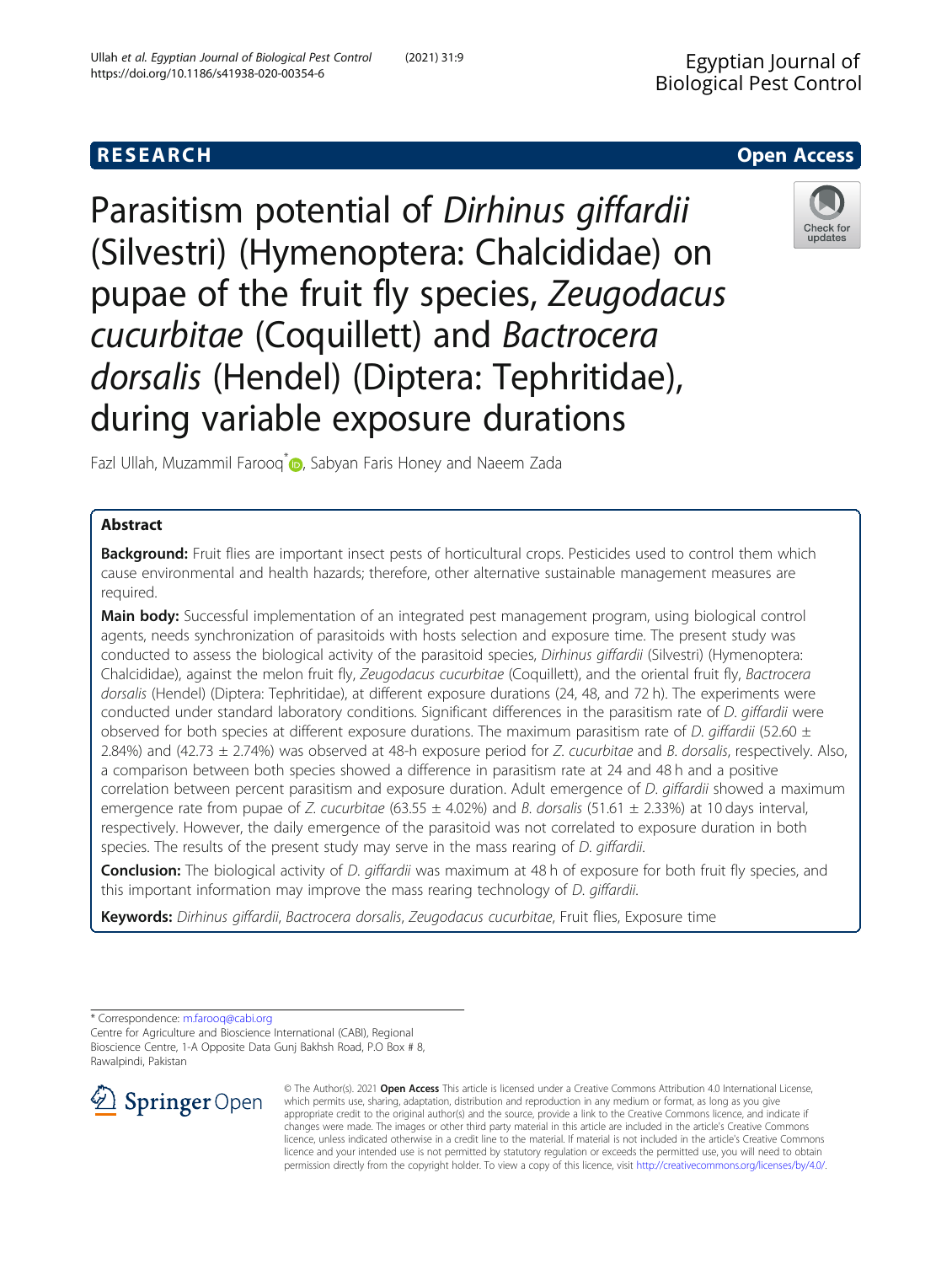Fruit flies are positioned as quarantine pests of horticultural crops worldwide (Mariana et al. [2020\)](#page-5-0). In South Asia, fruit fly species are reported for more than 100 host plants (Hui and Liu [2005](#page-5-0)). In Pakistan, losses of US\$ 200 million annually are reported due to fruit fly species mainly the oriental fruit fly, Bactrocera dorsalis (Hendel) (Diptera: Tephritidae), and the melon fruit fly, Bactrocera (Zeugodacus) cucurbitae (Coquillett) (Diptera: Tephritidae) (Sarwar [2014\)](#page-6-0). Most of the available literatures use Bactrocera (Zeugodacus) cucurbitae as a scientific name. However, considering the revised taxonomic position for the B. cucurbitae as proposed by Virgilio et al. ([2015](#page-6-0)), this manuscript will consider Zeugodacus cucurbitae as a scientific name for the melon fly.

Currently, chemical sprays and pheromone traps are considered the first line of defense against fruit fly infestation. However, lack of awareness and injudicious use of insecticides caused many problems including reduced chemical efficacy, resistance in fruit fly, and residual effects (Aziz and Hussain [2018](#page-5-0)). These mentioned problems triggered the efforts to create awareness among the farming community and use other alternatives ecofriendly and sustainable management techniques (Vargas et al. [2012\)](#page-6-0). In this regard, Centre for Agriculture and Bioscience International (CABI) through its regional bioscience center in Pakistan implemented a USAID/USDA funded project entitled "Phytosanitary Risk Management Programme in Pakistan (PRMP)" in 2014–2019. The main objective of this program was to explore and utilize the local species of biocontrol agents for the management of apple codling moth, papaya mealy bug, and fruit flies.

For the fruit fly management, the extensive surveys were conducted in different fruit and vegetable growing areas of Pakistan, which resulted in the exploration of Dirhinus giffardii (Silvestri) (Hymenoptera: Chalcididae) associated with fruit fly species as a pupal parasitoid. In the past, D. giffardii initially described from Nigeria has been considered as a generalist parasitoid for integrated pest management programs. It attacks several families, i.e., Tephritidae, Glossinidae, and Muscidae of order Diptera and Noctuidae of order Lepidoptera (Noyes [2014](#page-6-0)). In the management of fruit flies, D. giffardii showed good parasitism rates on pupae of different fruit fly species, i.e., B. dorsalis, B. cucurbitae, B. zonata, B. oleae, and B. correcta (Naveed et al. [2014;](#page-6-0) Rasool et al. [2017](#page-6-0)). Dirhinus giffardii completes a major part of its life cycle (egg to pupa) inside the host pupae. The parasitoid consumes the host resource completely and gained more fitness when reared on a large host (Imran et al. [2013](#page-5-0)). However, utilizing biological control agents in pest management programs requires successful mass rearing techniques. Mass rearing optimization, synchronization of D. giffardii with host selection, and exposure time are key factors (Montoya et al. [2007\)](#page-5-0).

In this regard, the present study was designed to determine suitable host and time required for maximum parasitism and for developing mass rearing protocol for D. giffardii.

### Main text

## Materials and methods

### Fruit fly cultures

Parent colonies of the two fruit fly species, i.e., Z. cucurbitae and B. dorsalis, were maintained at CABI's Biological Control Laboratory, Rawalpindi, Pakistan (33″ 38′ 39′ N, 73″ 04′ 57′), since 2016. The flies were kept in rearing cages (22  $\times$  18  $\times$  18) (inches) equipped with iron mesh  $(16 \mu m)$  to facilitate the ventilation and fine muslin cloth sleeve opening to provide the food for culture handling and maintenance. A standardized diet was provided for adult feeding (Table 1) pasted on small circular (10 cm diameter) rexine sheets and replenished on a daily basis in rearing cages. Water was provided as ad libitum. The rearing conditions were maintained at 28 ±  $1\textdegree C$ ,  $65 \pm 5\%$  RH, and  $14:10$  (L to D) h photoperiod.

#### Parasitoid's culture

The parent colonies of *D. giffardii* were maintained since 2016. Initially, soil sieving was done for pupae collection from Sharaqpur district (31″ 27′ 48′ N 74″ 6′ 0′ E) Punjab, Pakistan. Later, sieved pupae were brought to the laboratory for further process. D. giffardii emerged from these pupae were kept in transparent cages for further propagation. An artificial diet containing solutions of 70% water and 30% honey was provided to adult parasitoid through soaked cotton on regular basis. The parent colony was reared at for 3 consecutive generations, and the rearing conditions were maintained at  $28 \pm 1$  °C,  $65 \pm 5\%$  RH, and 14:10 (L to D) h photoperiod, before the experimentation to avoid pre-imaginal conditioning.

#### Experimental units

The host pupae of Z. cucurbitae and B. dorsalis (3 days old) were exposed to *D. giffardii* at different exposure durations, i.e., 24, 48, and 72 h (separated for each

Table 1 Composition of standardized diet for feeding the adults of fruit flies

| Ingredients       | Quantity (gm or ml)-for 800 ml diet |
|-------------------|-------------------------------------|
| Yeast             | 03                                  |
| Banana            | 1392                                |
| Egg yolk          | 06                                  |
| Vitamin B complex | 02                                  |
| Sugar             | 33                                  |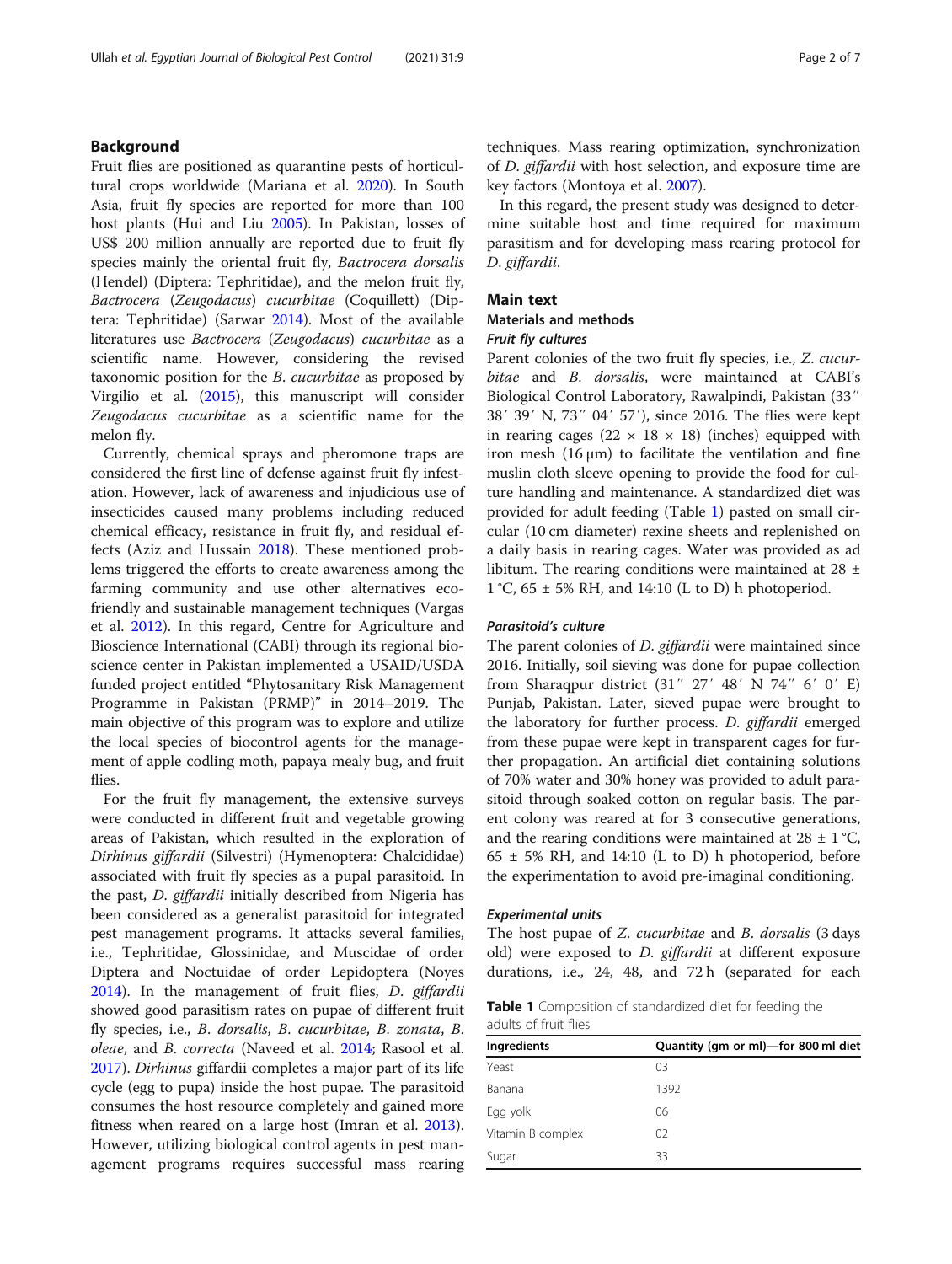species). The experiment was conducted with 3 replicates for each exposure duration. Each replicate was 500 pupae (3 days old) of Z. cucurbitae and B. dorsalis (from each species), placed in a small Petri dish (6 cm diameter) as residing media for D. giffardii adults to parasitize them. Ten pairs of D. giffardii (5 days old) were introduced to individual replicates of Z. cucurbitae and B. dorsalis pupae separately and exposed for said exposure durations. Later, the exposed pupae were removed from the containers and kept in separate boxes to record the parasitism and emergence data for 15 consecutive days. The experiments were repeated twice in time and pooled together for precise results.

#### Statistical analysis

The parasitism rate was calculated using the following formula as per Farooq et al. [\(2019](#page-5-0)):

Parasitism rate  $=$  number of parasitiods (emerged  $+$  unemerged) /total number of pupae  $\times$  100

Experimental data was subjected to analysis of variance (ANOVA) in Statistix 8.1 (McGraw-Hill [2008\)](#page-5-0), and multiple comparisons between means and groups were made with aid of LSD test at 0.05% level of significance. The linear regression was used to check the relationship between percent parasitism and percent emergence to varying exposure durations.

## Results and discussion Parasitism rate

The parasitism rate of *D. giffardii* after exposure to *Z*. cucurbitae pupae was determined. The results showed that the highest parasitism rate (52.60  $\pm$  2.84%) by *D. gif*fardii was observed after 48 h exposure to Z. cucurbitae pupae, followed by 72 h exposure (37.73  $\pm$  4.80%) ( $F =$ 8.67; df = 2, 8;  $P = 0.017$ ) (Fig. 1). For *B. dorsalis*, the highest parasitism rate (42.73  $\pm$  2.74%) by D. giffardii was observed after 48 h exposure to B. dorsalis pupae, followed by 72 h exposure (39.47  $\pm$  1.39%) ( $F = 20.1$ ; df  $= 2, 8; P = 0.002$  (Fig. 1). In addition, the comparison between parasitism rate for different pupae groups and different exposure durations showed significant difference at 24 and 48 h ( $F = 4.75$ ; df = 2, 8;  $P = 0.03$ ) (Fig. 1). In the context of correlation, the results showed a positive correlation for parasitism rate of D. giffardii vs. exposure duration for Z. *cucurbitae* pupae  $(R^2 =$ 0.7172) (Fig. [2a](#page-3-0)) and *B. dorsalis* pupae ( $R^2 = 0.9181$ ) (Fig. [2](#page-3-0)b).

Parasitoids can discriminate between host pupae. They provide a survival advantage to parasitoids population and the preference of D. giffardii that may be influenced by different hosts as they possess different nutritional qualities (Harvey [2000](#page-5-0)). The present study highlighted on the parasitism activity of D. giffardii on B. dorsalis and Z. cucurbitae. The parasitism potential of D. giffardii against B. dorsalis and Z. cucurbitae might be a virtuous source for controlling fruit flies (Van Lenteren et al. [2006](#page-6-0)). The results of the present study showed significant differences in parasitism rates at different exposure

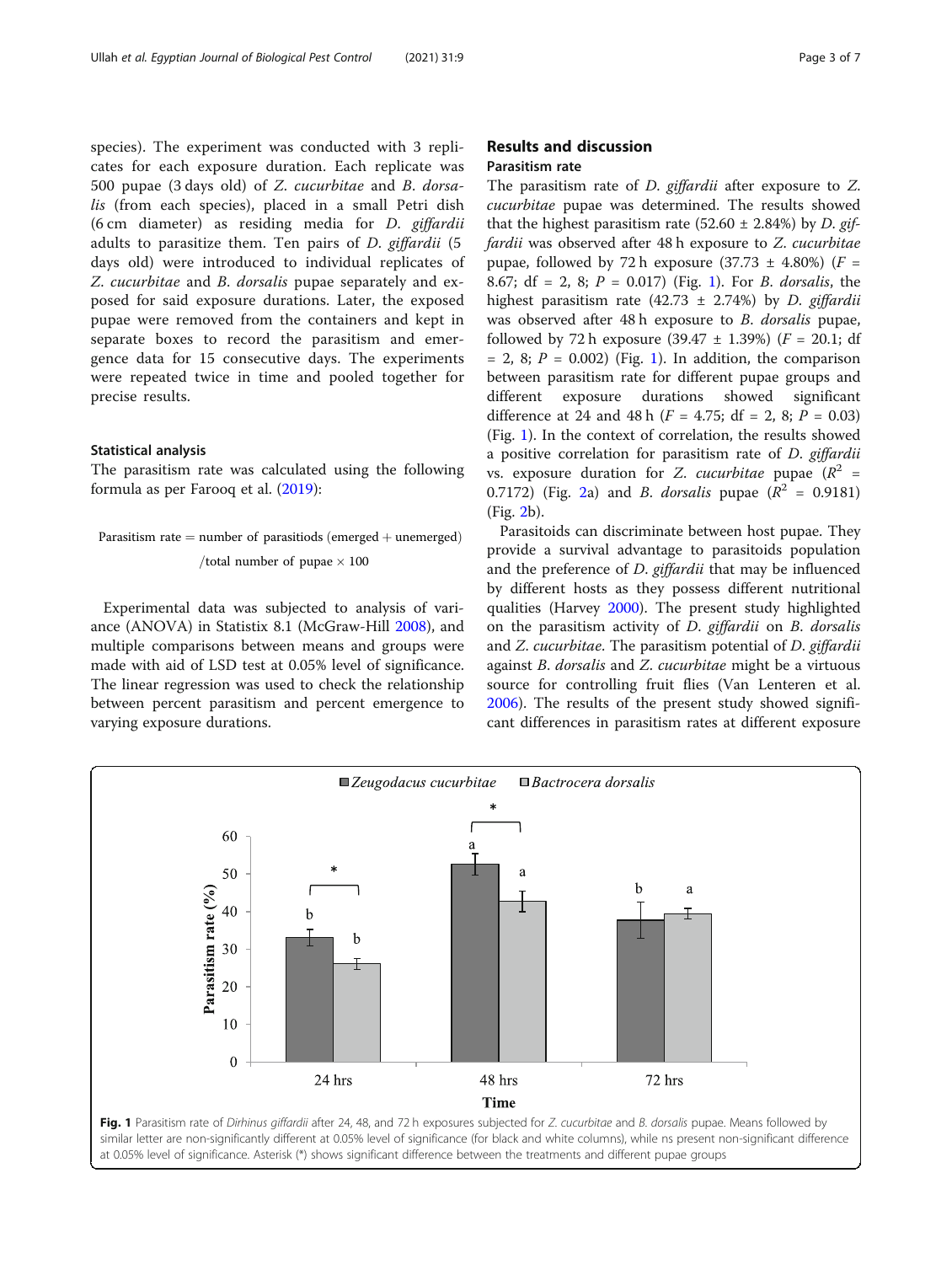<span id="page-3-0"></span>

durations for both species of fruit flies. The maximum emergence rate of D. giffardii was observed on Z. cucurbitae than that on B. dorsalis pupae. Similar results were ob-served by Rasool et al. [\(2017](#page-6-0)), where Z. cucurbitae pupae showed a maximum parasitism rate of D. giffardii. The present study focused mainly on exposure duration and its effect on the parasitism activity of D. giffardii. The parasitoid showed the maximum parasitism rate of Z. cucurbitae and B. dorsalis pupae after 48 h of exposure. Kacar et al. [\(2017](#page-5-0)) described the parasitoids functional response in which the maximum number of parasitoids was observed after the hosts pupae were exposed for 48 h to parasitoids which support findings of the current study.

### Adult emergence

Adult emergence data of D. giffardii from Z. cucurbitae pupae was determined at 5-, 10-, and 15-day intervals.

The maximum adult emergence of *D. giffardii* (63.55  $\pm$ 4.02) was observed on 10-day intervals after exposure of 24 h. The minimum adult emergence  $(13.85 \pm 4.20)$  was observed at 5-day intervals after exposure of 72 h ( $F =$ 2.78; df = 4, 26;  $P = 0.0473$ ) (Fig. [3\)](#page-4-0).

Additionally, adult emergence data of D. giffardii for B. dorsalis pupae was also determined at 5-, 10-, and 15-day intervals. The maximum emergence rate of D. giffardii  $(51.67 \pm 2.33%)$  was recorded at the 10-day intervals after exposure of 24 h. Minimum emergence (11.66  $\pm$  0.50%) was observed at 15-day intervals after exposure of 72 h  $(F = 4.61; df = 4, 26; P)$  $= 0.006$ ) (Fig. [3\)](#page-4-0).

In the context of correlation, the results showed no correlation for the daily emergence of D. giffardii vs. exposure duration for *Z. cucurbitae* pupae ( $R^2 = 0.0085$ ) (Fig. [4](#page-4-0)a) and *B. dorsalis* pupae ( $R^2 = 0.004$ ) (Fig. 4b).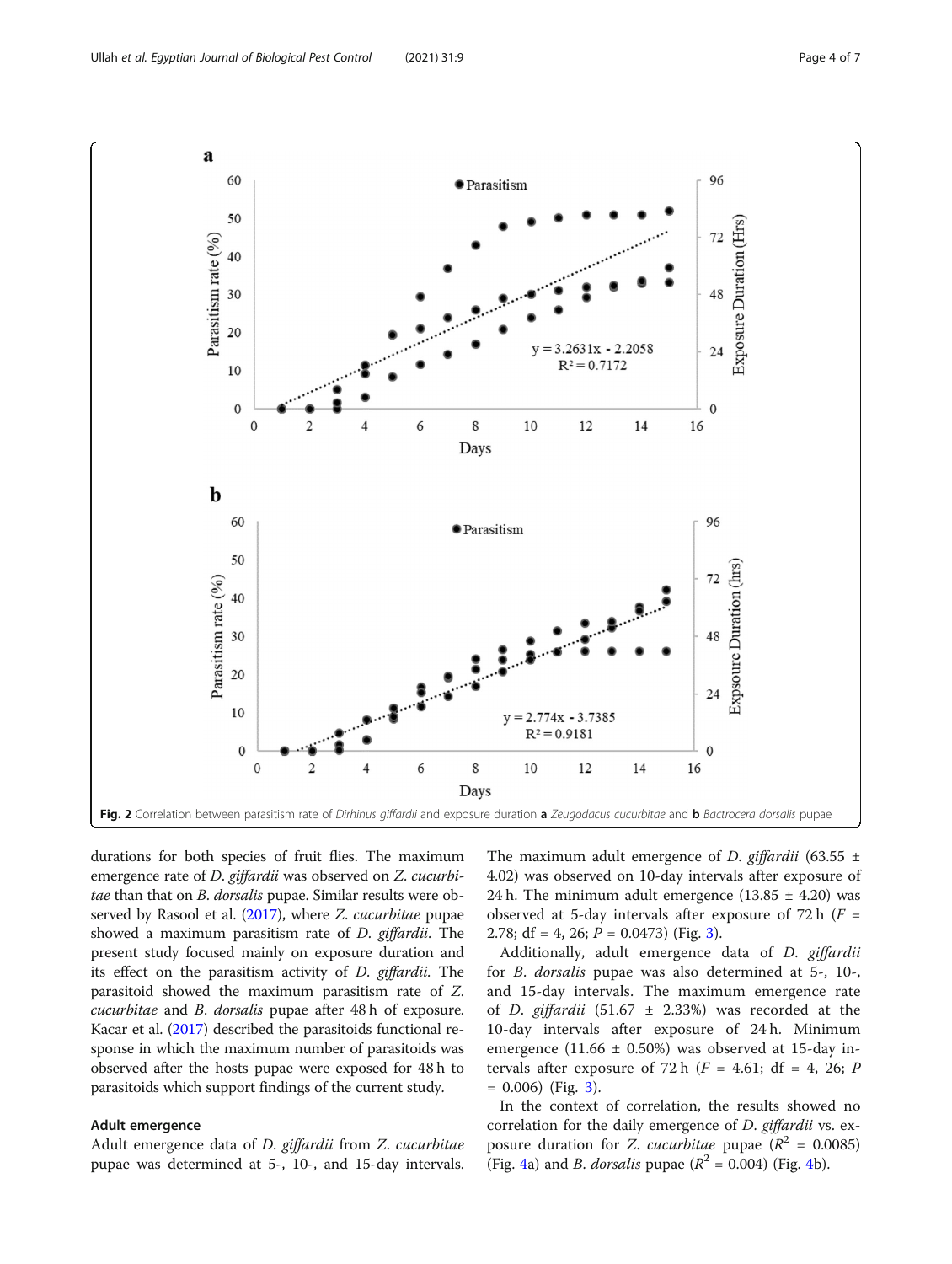<span id="page-4-0"></span>

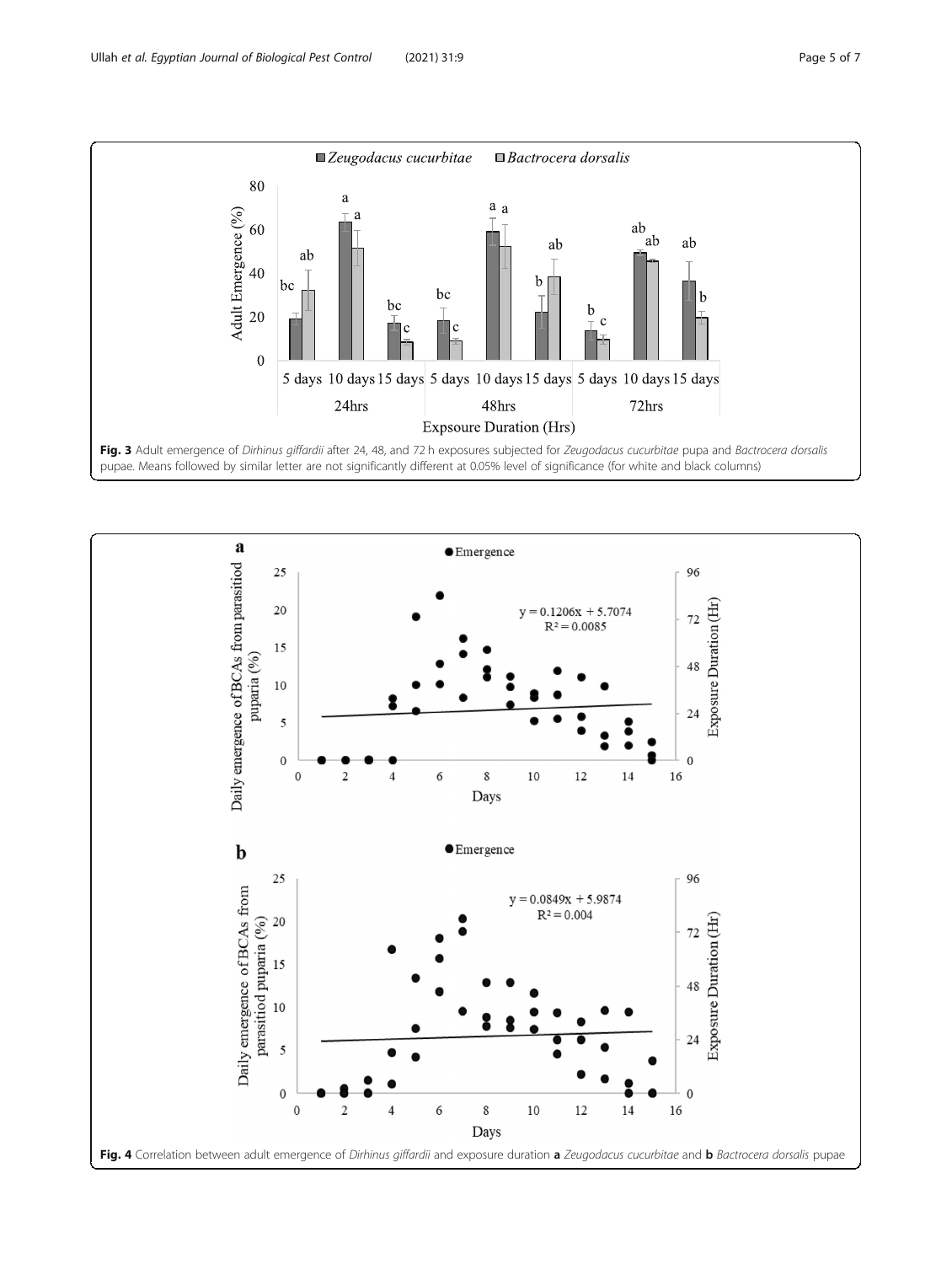<span id="page-5-0"></span>The present study demonstrated the adult emergence of the parasitoids from infested hosts in relation to days. Interestingly, in the case of D. giffardii and B. dorsalis, a significant difference was observed for different exposure times; however, maximum emergence occurred at 10 day intervals for all exposure durations. Similarly, the results were observed for the D. giffardii and Z. cucurbitae, where a maximum emergence of flies and parasitoids occurred at 10-day intervals, although the present study showed that exposure duration had a significant effect on the adult emergence of parasitoids. However, Guillen et al. (2002) reported non-significant differences in parasitism rates of Coptera haywardi (Hymenoptera: Diapriidae) and Pachycrepoideus vindemiae Rondani (Hymenoptera: Pteromalidae) after exposure periods of 24, 36, 48, and 72 h.

Besides, the age of host, food source, and age of parasitoids are important factors that play a vital role in the development of parasitoids (Sitthichaiyakul and Amornsak [2017](#page-6-0); Naveed et al. [2014](#page-6-0)). Keeping in view the importance of biological control and potential of D. giffardii, future studies will be conducted aiming on the assessment of parasitism and host preference of D. giffardii under choice and non-choice scenarios. Also, the present studies were conducted in the laboratory conditions and small arenas, which may not reflect field conditions. However, choose the scenario that could help us to identify some key factors, i.e., host selection and exposure time may aid in improving mass rearing protocols and comply with demands for rearing and maintenance within the context of research or commercialization.

## Conclusion

In conclusion, the current study was performed to assess the biological activity of D. giffardii for fruit flies. D. giffardii emergence was maximum at 48h of exposure duration for Z. *cucurbitae* (52.60  $\pm$  2.84%) and *B. dorsa*lis  $(42.73 \pm 2.74\%)$ . Further, the results showed a correlation between parasitism to increasing exposure duration. The current study provides important information for mass rearing of D. giffardii, as comparing relative effectiveness and exposure duration of D. giffardii for fruit fly species could aid in improve rearing technology of this biocontrol agent.

#### Abbreviations

ANOVA: Analysis of variance; LSD: Least significance difference

#### Acknowledgements

We thank Mr. Riaz Mahmood for providing technical inputs in this study. Acknowledgement is also made to USAID/USDA for providing financial support through the project "Phytosanitary Risk Management Program in Pakistan" to conduct this study.

#### Authors' contributions

The concept and design of experiments were prepared by all authors. FA and NZ conducted the experiments in the laboratory. MF, SH, and FA wrote the manuscript and analyzed the data. All authors read and approved the manuscript.

#### Funding

We gratefully acknowledge the funding provided for this research by United States Agency for International Development (USAID) through United States Department of Agriculture (USDA) under the CABI project "Phytosanitary Risk Management Program in Pakistan" (PRMP).

CABI is an international intergovernmental organization, and we gratefully acknowledge the core financial support from our member countries (and lead agencies) including the UK (Foreign, Commonwealth & Development Office), China (Chinese Ministry of Agriculture), Australia (Australian Centre for International Agricultural Research), Canada (Agriculture and Agri-Food Canada), Netherlands (Directorate-General for International Cooperation), and Switzerland (Swiss Agency for Development and Cooperation). See [https://](https://www.cabi.org/about-cabi/who-we-work-with/key-donors/) [www.cabi.org/about-cabi/who-we-work-with/key-donors/](https://www.cabi.org/about-cabi/who-we-work-with/key-donors/) for full details.

#### Availability of data and materials

All data of the study have been presented in the manuscript, and highquality and grade materials were used in this study.

#### Ethics approval and consent to participate

Not applicable

#### Consent for publication

Not applicable

#### Competing interests

The author(s) have not declared any conflict of interest.

#### Received: 26 August 2020 Accepted: 17 December 2020 Published online: 05 January 2021

#### References

- Aziz SS, Hussain M (2018) Fruit pest management in Pakistan: a review. Sci Inq Rev 2:43–52
- Farooq M, Fazalullah, Sangita B, Iqbal H, Sabyan FH (2019) In vitro host preference and influence of parasitoids-host density on Dirhinus giffardii for Bactrocera cucurbitae and Bactrocera dorsalis pupae. Acad J Agric Res 7:224–231
- Guillen L, Aluja M, Equihua M, Sivinski J (2002) Performance of two fruit fly (Diptera: Tephritidae) pupal parasitoids (Coptera haywardi [Hymenoptera: Diapriidae] and Pachycrepoideus vindemiae [Hymenoptera: Pteromalidae]) under different environmental soil conditions. Biol Control 23:219–227
- Harvey JA (2000) Dynamic effects of parasitism by an endoparasitoid Wasp on the development of two host species: implications for host quality and parasitoid fitness. Ecol Entomol 25:267–278
- Hui Y, Liu J (2005) Population dynamics of the oriental fruit fly, Bactrocera dorsalis (Diptera: Tephritidae) in the Kunming area, southwestern China. Insect Sci 12:387–392
- Imran R, Ahmad N, Rashdi SMMS, Ismail M, Khan MH (2013) Laboratory studies on ovipositional preference of the peach fruit fly Bactrocera zonata (Saunders) (Diptera: Tephritidae) for different host fruits. Afr J Agric 8:1300–1303
- Kacar G, Wang XG, Biondi A, Daane KM (2017) Linear functional response by two pupal Drosophila parasitoids foraging within single or multiple patch environments. PLoS ONE 12(8):e0183525
- Mariana M, Humberto MM, Silvia B, Claudia C, Karina G, Brenda M, Jorge T, Pablo L, Elias D, Vangelis D, Georgios A, Nikos T, Antonios A, Diego F, George T (2020) Wolbachia pipientis associated with tephritid fruit fly pests: from basic research to applications. Front Microbiol 11:1–23. [https://doi.org/10.3389/](https://doi.org/10.3389/fmicb.2020.01080) [fmicb.2020.01080](https://doi.org/10.3389/fmicb.2020.01080)

McGraw-Hill C (2008) Statistix 8.1 analytical software. Tallahassee

Montoya P, Cancino J, Zenil M, Santiago G, Gutierrez JM (2007) The augmentative biological control component in the Mexican National Campaign against Anastrepha spp. fruit flies. In: Vreysen MJB, Robinson AS, Hendrichs J (eds) Area-wide control of insects pests: from research to field implementation. Springer, Dordrecht, pp 661–670